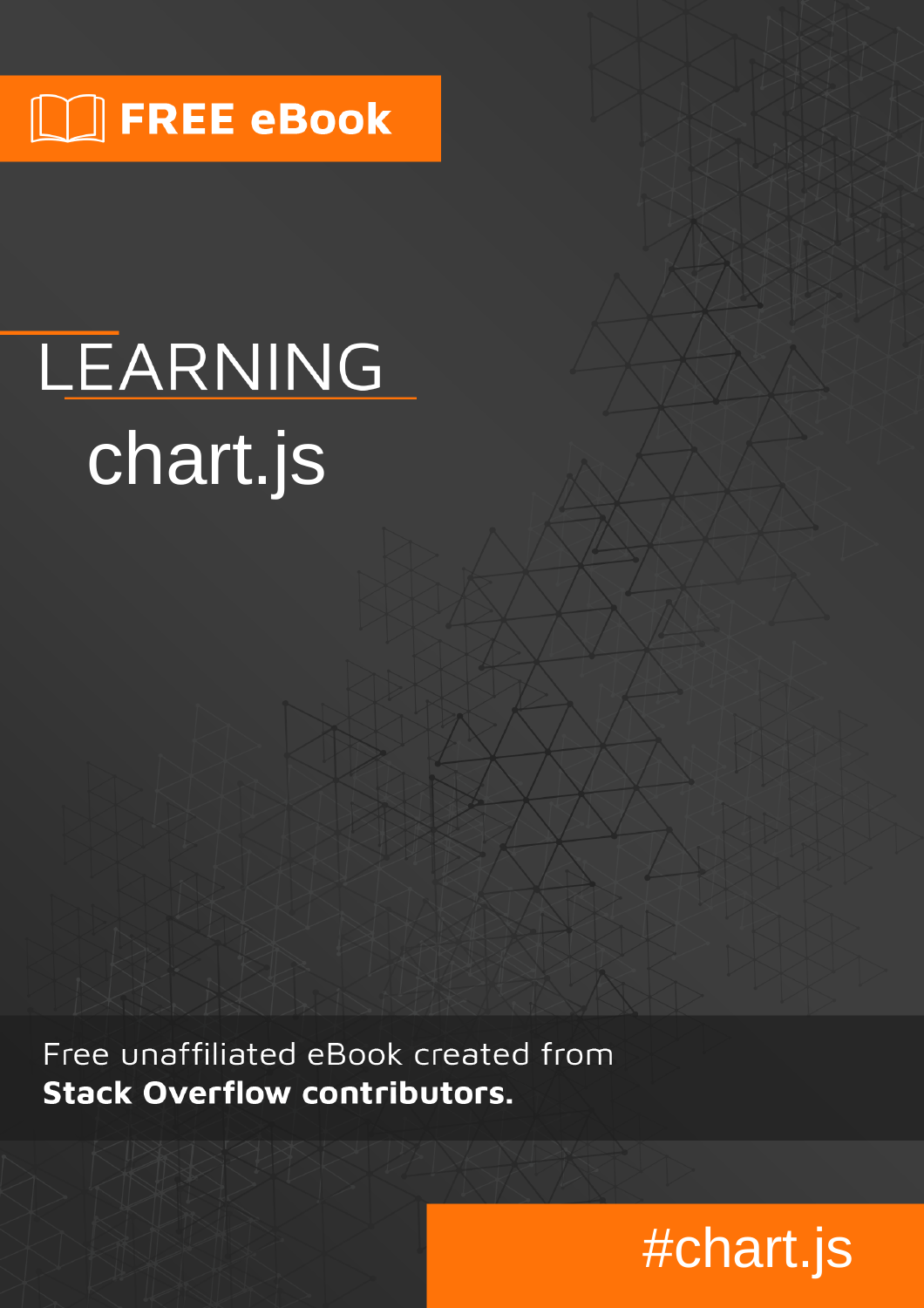### **Table of Contents**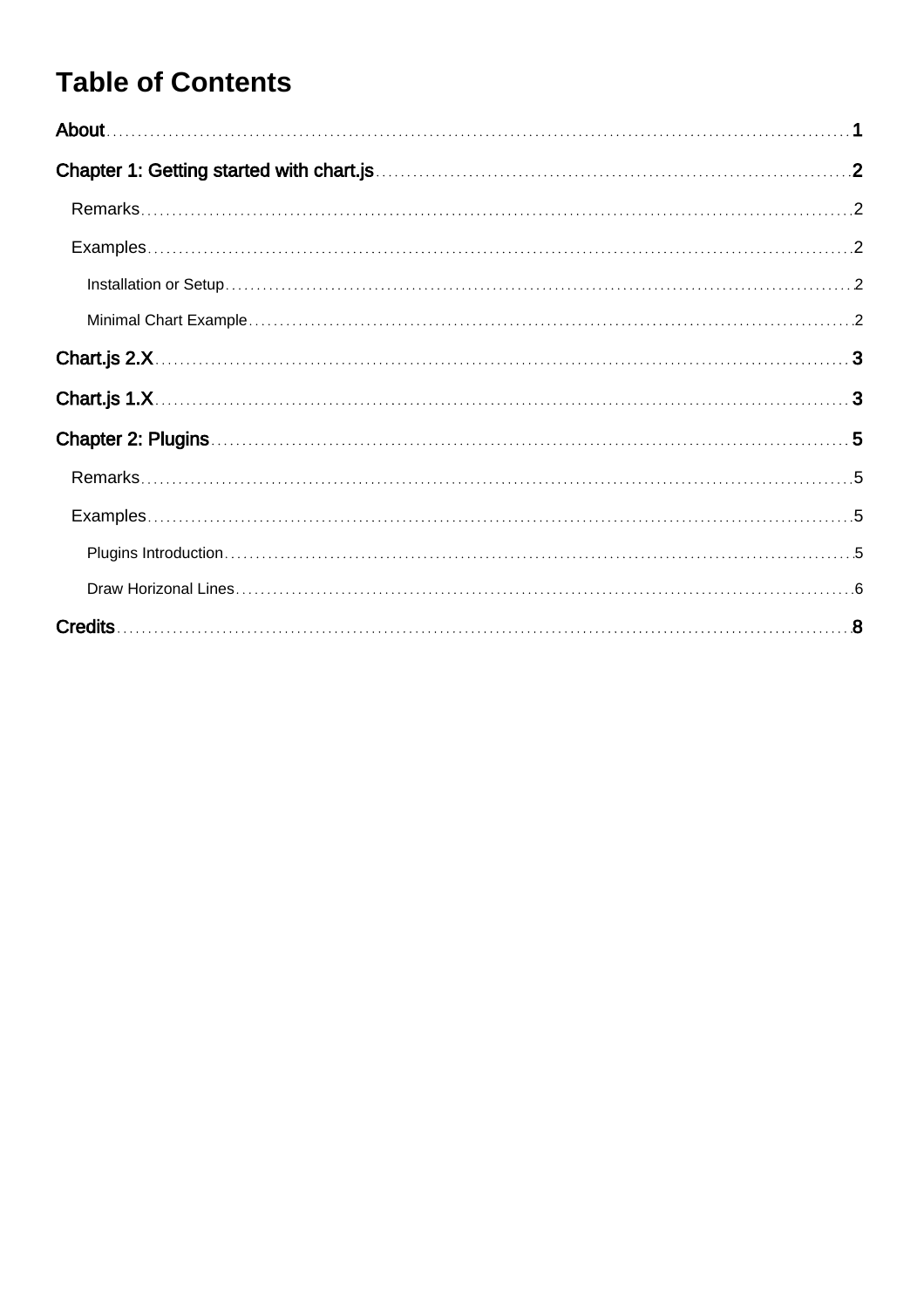<span id="page-2-0"></span>

You can share this PDF with anyone you feel could benefit from it, downloaded the latest version from: [chart-js](http://riptutorial.com/ebook/chart-js)

It is an unofficial and free chart.js ebook created for educational purposes. All the content is extracted from [Stack Overflow Documentation,](https://archive.org/details/documentation-dump.7z) which is written by many hardworking individuals at Stack Overflow. It is neither affiliated with Stack Overflow nor official chart.js.

The content is released under Creative Commons BY-SA, and the list of contributors to each chapter are provided in the credits section at the end of this book. Images may be copyright of their respective owners unless otherwise specified. All trademarks and registered trademarks are the property of their respective company owners.

Use the content presented in this book at your own risk; it is not guaranteed to be correct nor accurate, please send your feedback and corrections to [info@zzzprojects.com](mailto:info@zzzprojects.com)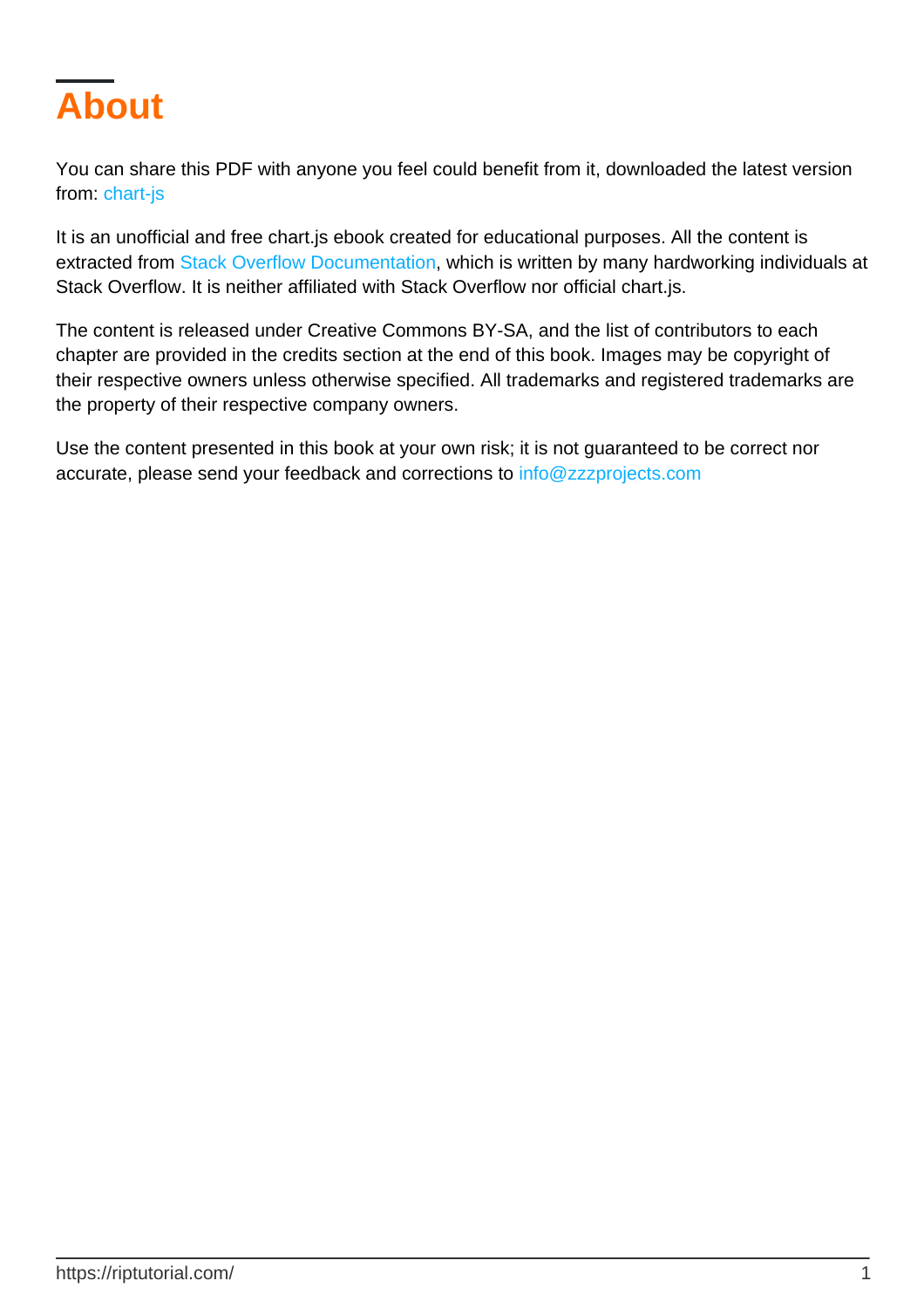### <span id="page-3-0"></span>**Chapter 1: Getting started with chart.js**

### <span id="page-3-1"></span>**Remarks**

[Chart.js](http://www.chartjs.org/) is a simple yet flexible open source JavaScript charting library for designers & developers.

<span id="page-3-2"></span>For version information check out their [GitHub](https://github.com/chartjs/Chart.js/releases)

### **Examples**

<span id="page-3-3"></span>**Installation or Setup**

[Chart.js](http://www.chartjs.org) can be included in several different ways:

#### **NPM**

Run the following command on your NPM project directory

```
npm install chart.js --save
```
#### **CDN**

Include a script tag in your HTML linking to the chart.js CDN

```
<html> <body>
      <script type="text/javascript"
src="https://cdnjs.cloudflare.com/ajax/libs/Chart.js/2.1.6/Chart.bundle.min.js"></script>
   </body>
</html>
```
Latest version can be found at conjs.com/libraries/Chart.js.

### **Local Copy**

A local copy can also be hosted on your server. You can get the lasted version from their [GitHub.](https://github.com/chartjs/Chart.js/releases)

```
<html> <body>
       <script type="text/javascript" src="/Path/To/Chart.bundle.min.js"></script>
    </body>
\langle/html>
```
<span id="page-3-4"></span>For more information about getting chart. is installed see www.chartis.org/docs/.

#### **Minimal Chart Example**

Depending on the version of Chart.JS you are using (the current one being 2.X), the syntax is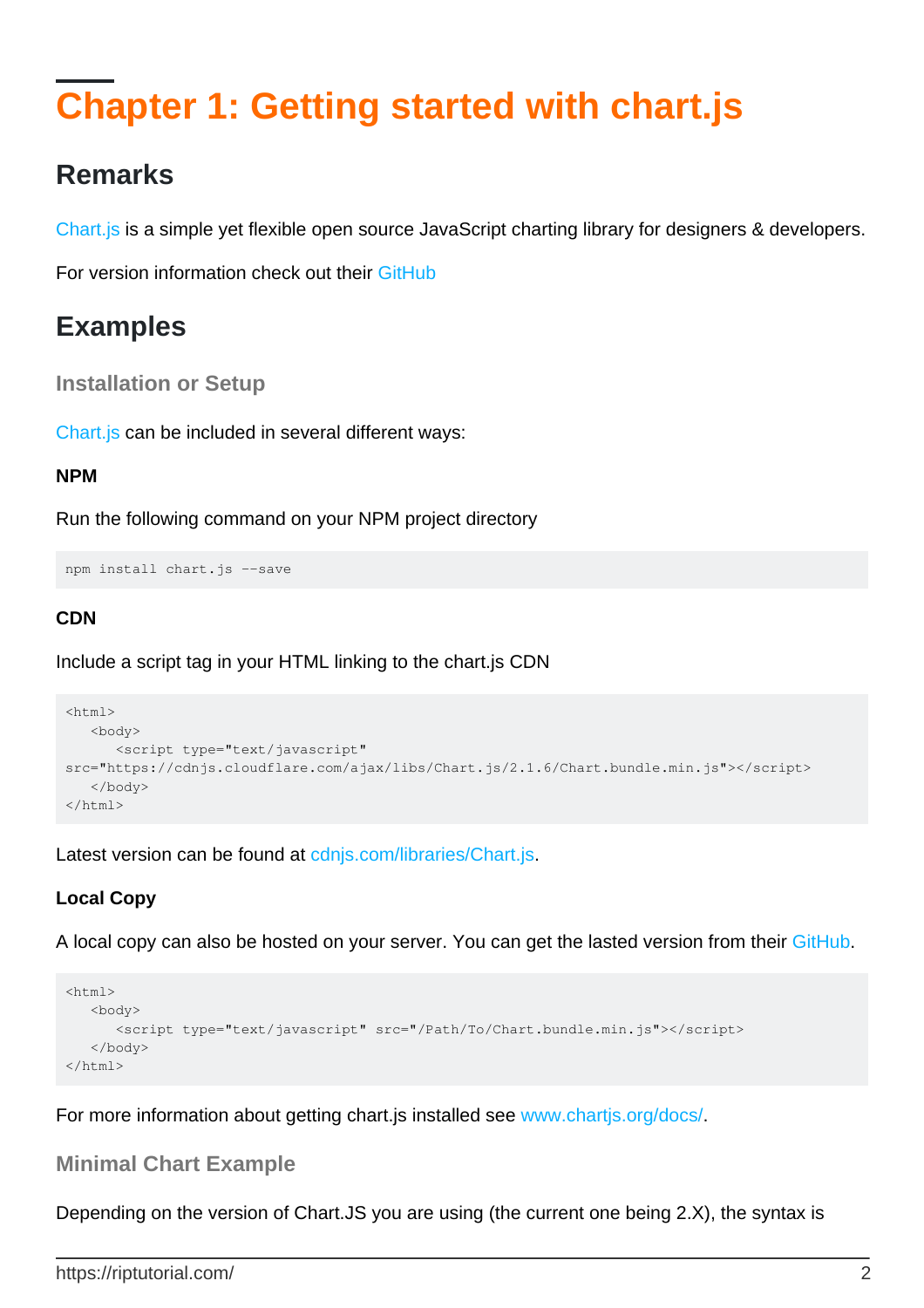<span id="page-4-0"></span>different to create a minimal example of a bar chart [\(JSFiddle Demo for 2.X\)](https://jsfiddle.net/ywdguuz7/2/).

# **Chart.js 2.X**

```
<html>
    <body>
        <canvas id="myChart" width="400" height="400"></canvas>
        <script>
              var ctx = document.getElementById("myChart");
             var myChart = new Chart(ctx, {
                  type: 'bar',
                  data: {
                     labels: ["Group 1", "Group 2", "Group 3"],
                      datasets: [{
                         label: 'Groups',
                          data: [12, 19, 3]
 }]
 }
              });
        </script>
    </body>
\langle/html>
```
A slightly more advanced version of this can be found in the [chart.js documentation](http://www.chartjs.org/docs/#getting-started-creating-a-chart) [\(JSFiddle](https://jsfiddle.net/ywdguuz7/1/) [Demo](https://jsfiddle.net/ywdguuz7/1/)).

# <span id="page-4-1"></span>**Chart.js 1.X**

However, if you need to use the legacy version, first take a look at the [documentation on Github.](https://github.com/chartjs/Chart.js/tree/v1.1.1/docs)

Now here is a minimal example of a bar chart [\(JSFiddle Demo](https://jsfiddle.net/cocw07xx/)) :

```
<html> <body>
                 <canvas id="myChart" width="400" height="400"></canvas>
                  <script>
                         var ctx = document.getElementById("myChart");
                        var myChart= new Chart(ctx).Bar({
                                  labels: ["Group 1", "Group 2", "Group 3"],
                                  datasets: [
\left\{ \begin{array}{cc} 0 & 0 & 0 \\ 0 & 0 & 0 \\ 0 & 0 & 0 \\ 0 & 0 & 0 \\ 0 & 0 & 0 \\ 0 & 0 & 0 \\ 0 & 0 & 0 \\ 0 & 0 & 0 \\ 0 & 0 & 0 \\ 0 & 0 & 0 \\ 0 & 0 & 0 \\ 0 & 0 & 0 \\ 0 & 0 & 0 & 0 \\ 0 & 0 & 0 & 0 \\ 0 & 0 & 0 & 0 \\ 0 & 0 & 0 & 0 & 0 \\ 0 & 0 & 0 & 0 & 0 \\ 0 & 0 & 0 & 0 & 0 \\ 0 & 0 & 0 & 0 & 0 & 0 \\ 0 label: "Group",
                                           data: [12, 19, 3]
                                  }]
                          });
                  </script>
         </body>
</html>
```
A slightly more advanced version of this can be found in the [Github documentation](https://github.com/chartjs/Chart.js/blob/v1.1.1/docs/02-Bar-Chart.md) ([JSFiddle](https://jsfiddle.net/cocw07xx/1/) [Demo](https://jsfiddle.net/cocw07xx/1/)).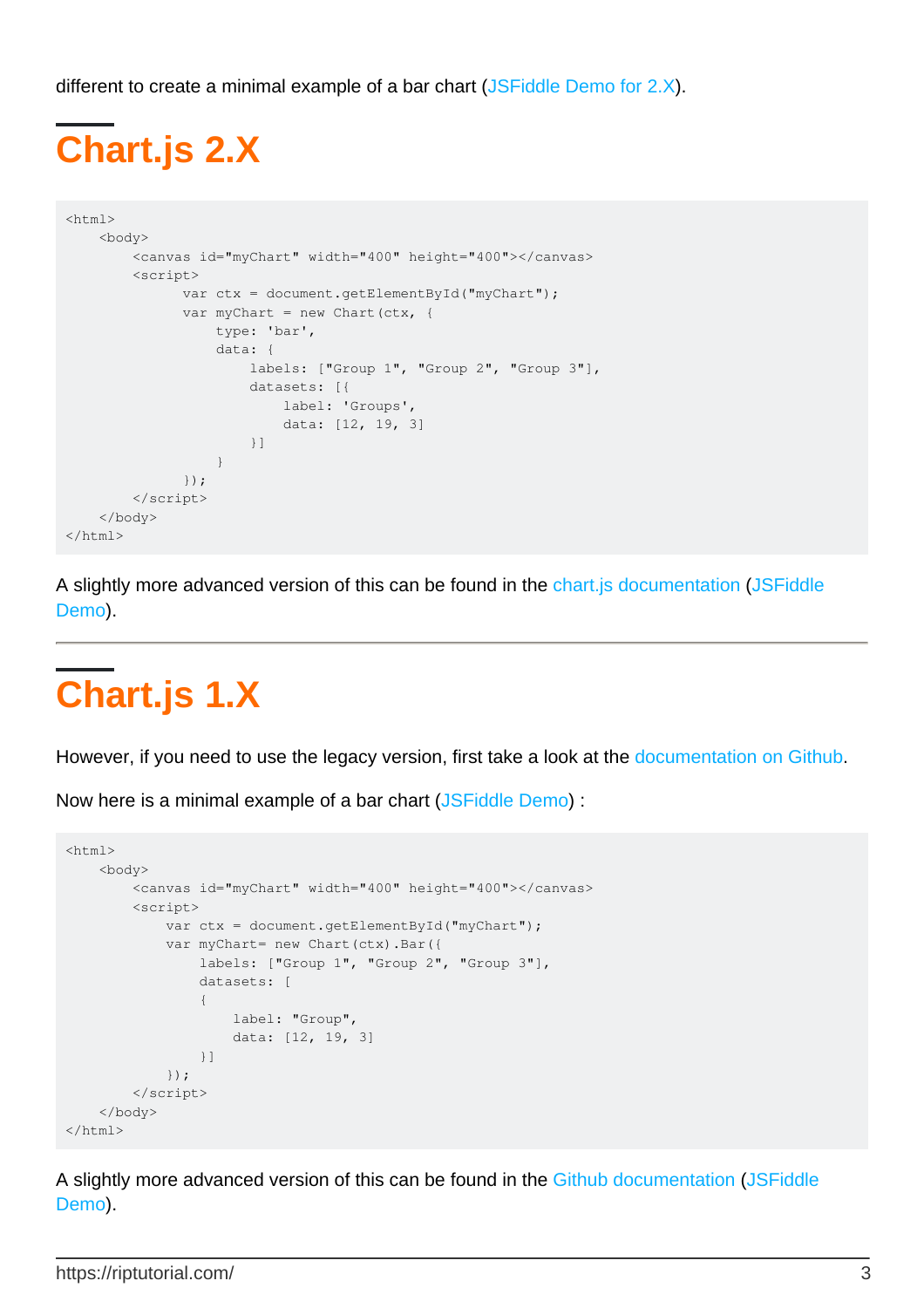Read Getting started with chart.js online: [https://riptutorial.com/chart-js/topic/4274/getting-started](https://riptutorial.com/chart-js/topic/4274/getting-started-with-chart-js)[with-chart-js](https://riptutorial.com/chart-js/topic/4274/getting-started-with-chart-js)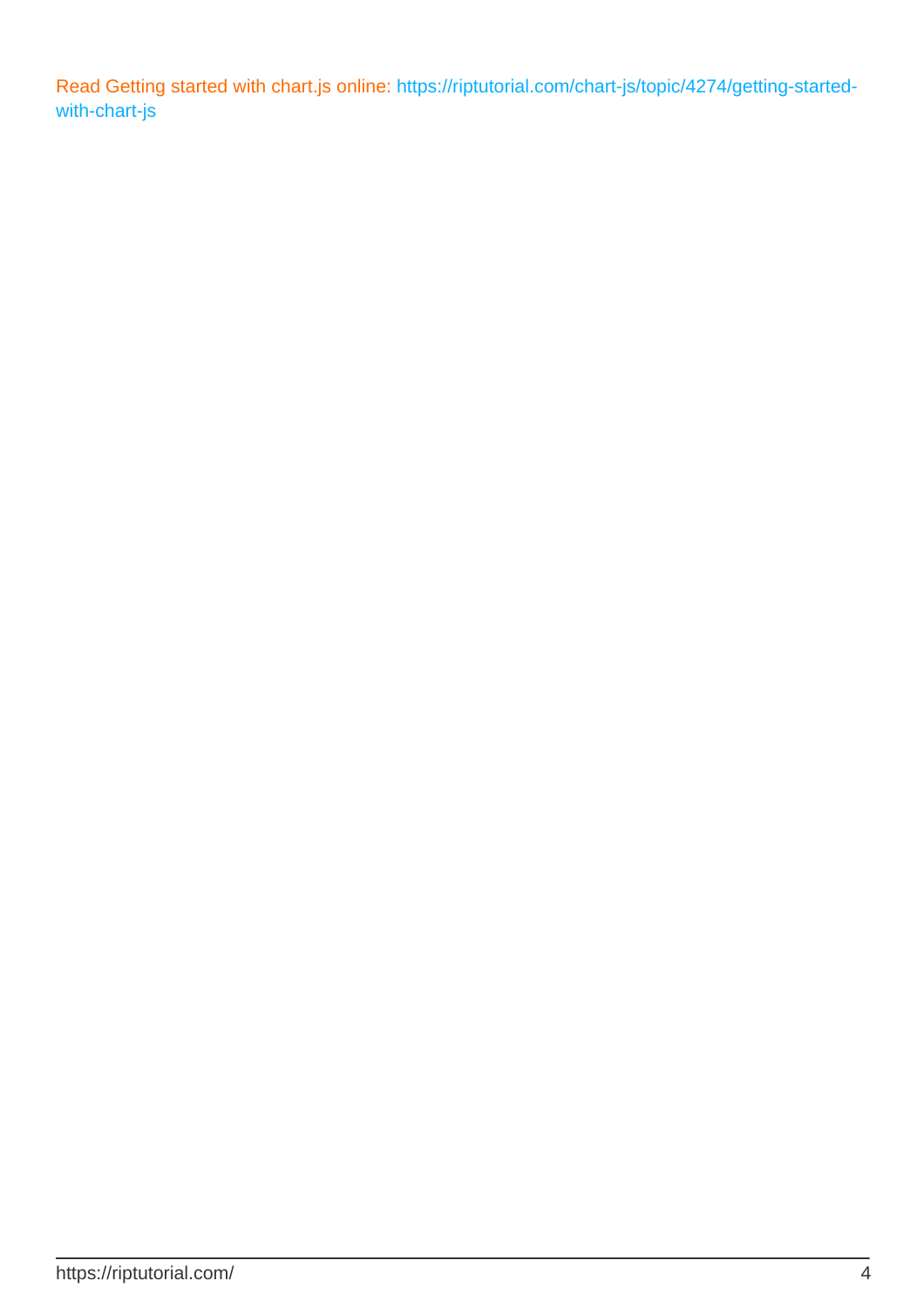## <span id="page-6-0"></span>**Chapter 2: Plugins**

### <span id="page-6-1"></span>**Remarks**

<span id="page-6-2"></span>Starting with v2.1.0, you can create plugins for chart.js! [Plugin official documentation](http://www.chartjs.org/docs/#advanced-usage-creating-plugins)

### **Examples**

### <span id="page-6-3"></span>**Plugins Introduction**

Plugins are a way for a developer to modify a chart as it is being created. Chart.js calls all plugins at the following chart states:

- Start of initialization
- End of initialization
- Start of update
- After the chart scales have calculated
- Start of datasets update
- End of datasets update
- End of update (before render occurs)
- Start of draw
- End of draw
- Before datasets draw
- After datasets draw
- Resize
- Before an animation is started

#### **Creating a plugin**

To create a plugin, create a JavaScript object with appropriate named functions for any chart state you wish to modify (listed above). After you have your plugin object, pass it to

Chart.pluginService.register(PLUGIN\_OBJECT\_NAME); to let Chart.js know to register the plugin.

#### **Minimal Plugin Example**

```
// Create the plugin object with functions for all the chart states
var simplePlugin = {
  beforeInit: function(chartInstance) {},
   afterInit: function(chartInstance) {},
   resize: function(chartInstance, newChartSize) {},
   beforeUpdate: function(chartInstance) {},
   afterScaleUpdate: function(chartInstance) {},
   beforeDatasetsUpdate: function(chartInstance) {},
   afterDatasetsUpdate: function(chartInstance) {},
   afterUpdate: function(chartInstance) {},
```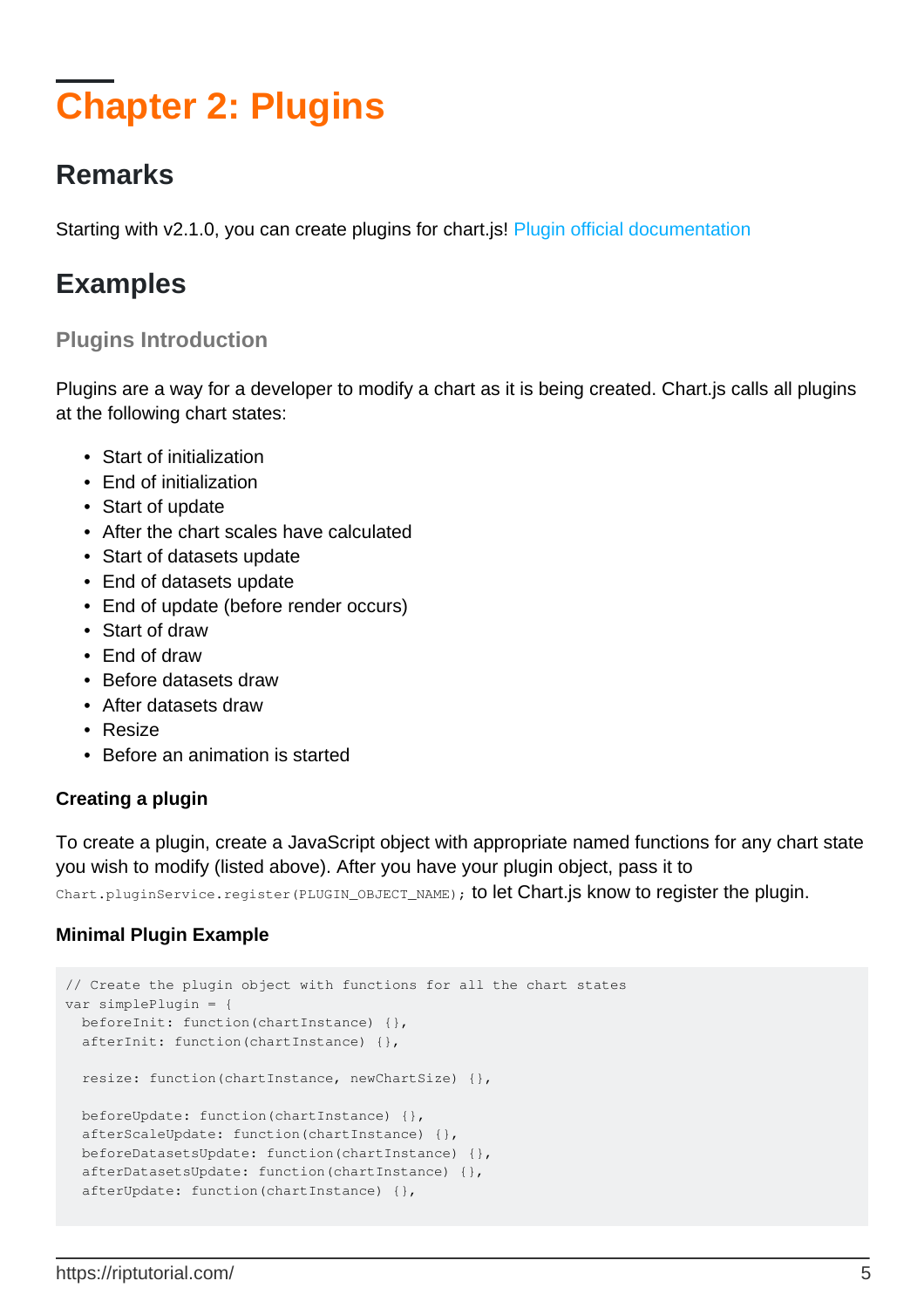```
 // This is called at the start of a render. It is only called once, even if the animation
will run for a number of frames. Use beforeDraw or afterDraw
  // to do something on each animation frame
  beforeRender: function(chartInstance) {},
   // Easing is for animation
   beforeDraw: function(chartInstance, easing) {},
   afterDraw: function(chartInstance, easing) {},
   // Before the datasets are drawn but after scales are drawn
   beforeDatasetsDraw: function(chartInstance, easing) {},
   afterDatasetsDraw: function(chartInstance, easing) {},
   destroy: function(chartInstance) {}
};
// Let Chart.js know about the new plugin
Chart.pluginService.register(simplePlugin);
```
Currently this minimal plugin does not do anything. To make this plugin useful one would need to add code to the functions that modifies the chart.

#### <span id="page-7-0"></span>**Draw Horizonal Lines**

Create horizontal lines with a label. This could be used to show notable values in the chart data (e.g. min, max, average). [JSFiddle Demo](http://jsfiddle.net/Lgtzcr7v/2/)

```
var horizonalLinePlugin = {
   afterDraw: function(chartInstance) {
    var yScale = chartInstance.scales["y-axis-0"];
    var canvas = chartInstance.chart;
   var ctx = canvas.ctx;
    var index;
    var line;
     var style;
     if (chartInstance.options.horizontalLine) {
     for (index = 0; index < chartInstance.options.horizontalLine.length; index++) {
         line = chartInstance.options.horizontalLine[index];
         if (!line.style) {
          style = "rqba(169,169,169, .6)";
         } else {
           style = line.style;
 }
         if (line.y) {
          yValue = yScale.getPixelForValue(line.y);
         } else {
           yValue = 0;
 }
         ctx.lineWidth = 3;
         if (yValue) {
           ctx.beginPath();
           ctx.moveTo(0, yValue);
           ctx.lineTo(canvas.width, yValue);
```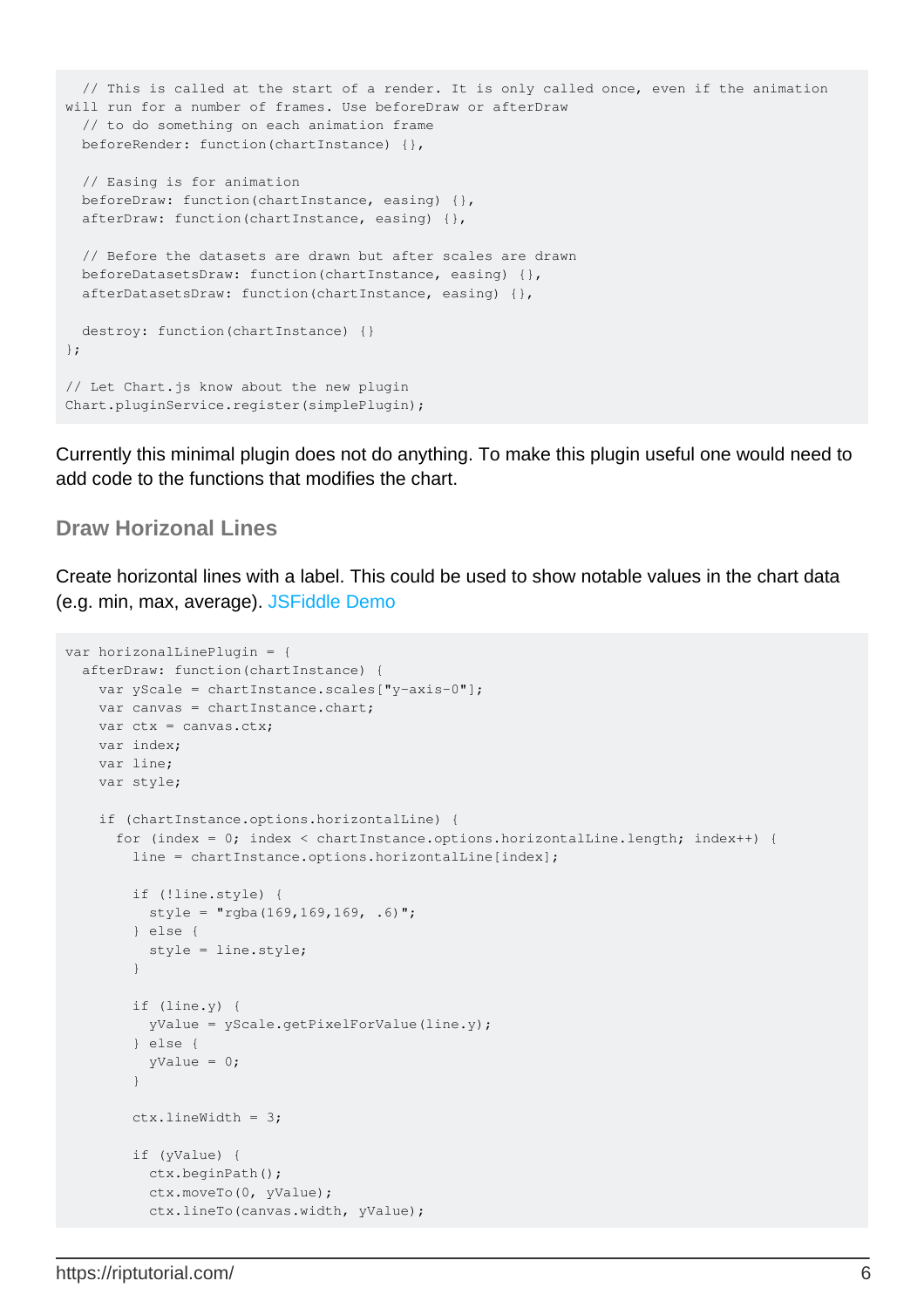```
 ctx.strokeStyle = style;
           ctx.stroke();
         }
         if (line.text) {
           ctx.fillStyle = style;
           ctx.fillText(line.text, 0, yValue + ctx.lineWidth);
         }
       }
       return;
     };
   }
};
Chart.pluginService.register(horizonalLinePlugin);
```
#### [Credit to L Bahr for the example](http://stackoverflow.com/a/38339579/6194193)

Read Plugins online:<https://riptutorial.com/chart-js/topic/6510/plugins>